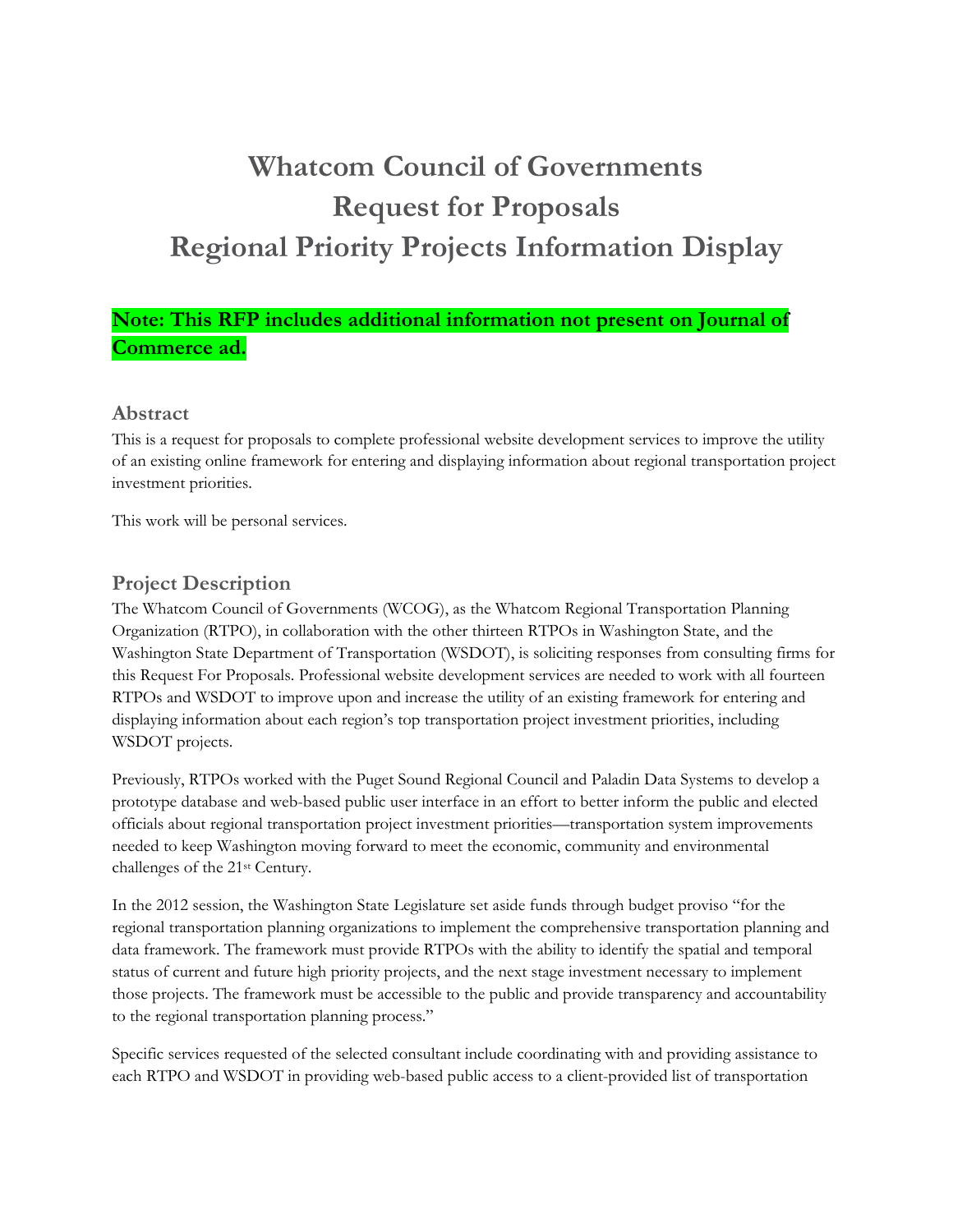projects, along with specific information concerning each RTPO's regional goals and rationale for its project list.

The existing database and user interface can be viewed at: http://www.forwardwashington.net/

## **Scope of work**

The Scope of consultant services will include the following components:

- 1. Work with RTPOs individually, and as a group, to determine needs and preferences for information displayed in a currently existing database and web page format.
- 2. Work with WSDOT to determine its needs and preferences for information and data to be displayed in the currently existing web page format.
- 3. Enhance and modify the existing geo-database structure, user and public web-based interfaces to better allow regions to emphasize and update regional perspectives, priorities and timelines in displaying information to their legislators and the public, and to create reports.
- 4. Define and implement a methodology to allow identification and analysis of individual and cumulative next stage investments necessary to implement the identified projects.
- 5. Develop a plan for maintenance and future improvement of this public interface tool.
- 6. Provide the regions with the populated geo-database and web-based public and user interfaces developed under this contract (based on open-source, off-the-shelf or other reasonably available software).
- 7. Provide drafts of the proposed geo-database and web-based products for review and approval to proceed during the progress of this contract, and working versions of products prior to the start of the 2013 legislative session.
- 8. Complete and submit a final report by June 3, 2013 .

#### **Management structure**

WCOG will hire the consultant. WCOG will manage the consultant. WCOG will be advised in writing as to monthly progress made on the project.

## **Timeline**

The project must be completed by June 3, 2013. Specifics of the timeline will be negotiated.

## **Submittal**

The applicant's proposal shall include the following information:

#### **A. Understanding of the project**

Identify previous work relative to transportation project information, priorities and geography.

#### **B. Qualifications and description of project team**

Include information regarding qualifications, number of years in business, persons that would be assigned to complete the work, their responsibilities and professional background.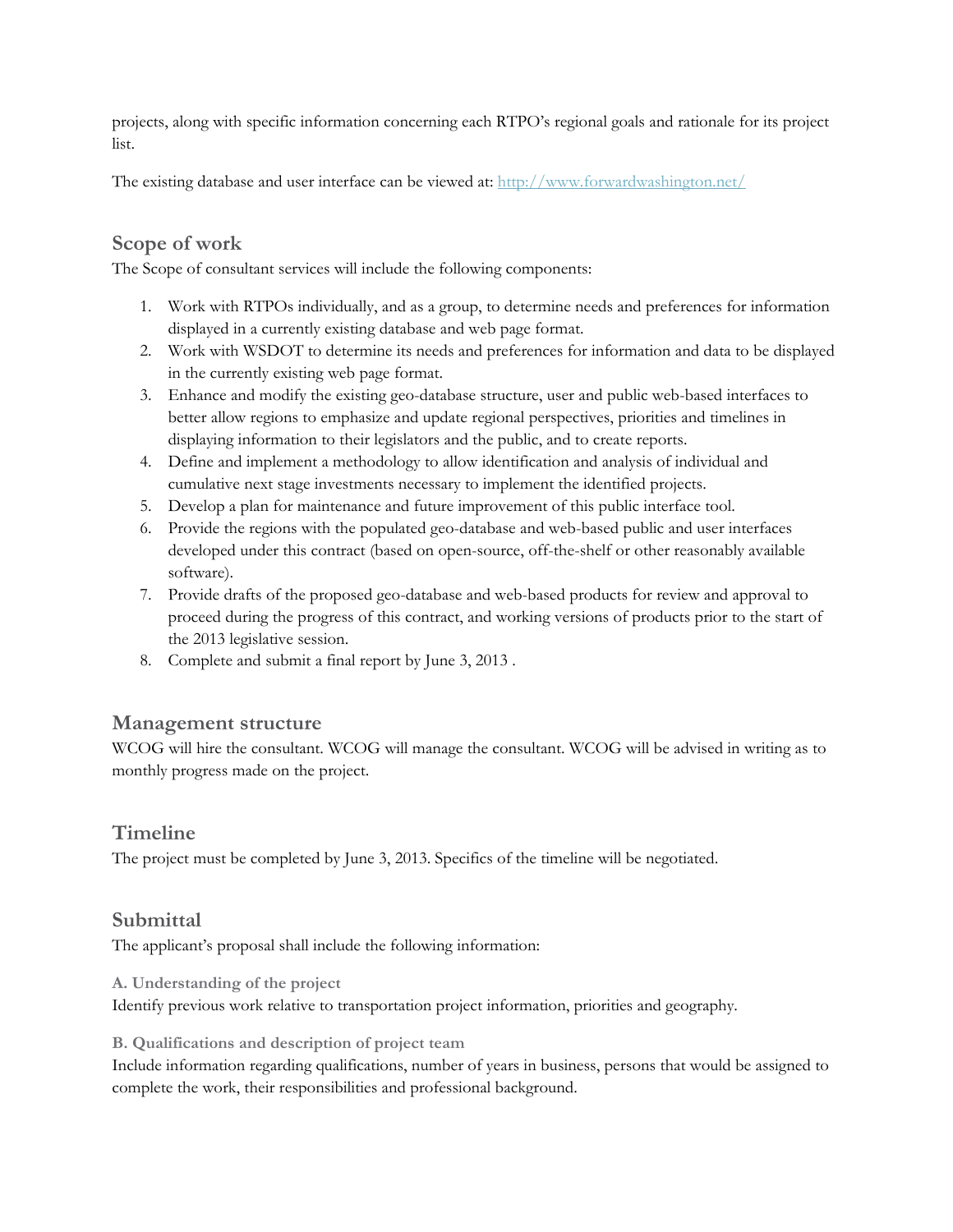#### **C. Experience**

Include relevant project experience in innovative, transportation-oriented website development and maintenance.

**D. Commitment**  Contract for and perform required services by June 3, 2013.

**E. Client list and references** 

Please include a client list and any references relevant to this type of study.

## **Submittal documentation**

The submittal is limited to no more than ten single-sided sheets, submitted on 8.5" X 11" paper, and with type size no smaller than 12 point. The ten sheet limitation applies to all sheets in the response (including cover and attachments).

**Two hard copies** should be submitted to:

Whatcom Council of Governments Forward Washington RFP *Attn: Gordon Rogers*  314 E. Champion Street Bellingham, WA 98225, U.S.A.

And **one electronic copy** should be sent in PDF format to: gordon@wcog.org

Submittals are due at the WCOG office on October 5, 2012 by 12:00 noon.

WCOG encourages disadvantaged, minority, and women-owned firms to respond.

## **Information regarding this RFP**

Questions regarding this RFP may be submitted by e-mail only to:  $rfp@wcoq.org$ . No questions by telephone or other means will be answered. For the benefit of all proponents, responses to selected questions will be anonymously posted on the internet by WCOG at: www.wcog.org.

#### **Other information**

The Whatcom Council of Governments assumes no obligations of any kind for expenses incurred by any respondent to this solicitation. No minimum amount of work is guaranteed.

Persons with disabilities may request this information prepared and supplied in alternative forms by calling WCOG at (360) 676-6974.

## **ADA and Civil Rights**

The Whatcom Council of Governments, in accordance with Title VI of the Civil Rights Act of 1964. 78 Stat. 252, 42 U.S.C. 2000d to 2000d-4 and Title 49, Code of Federal Regulations, Department of Transportation, subtitle A, Office of the Secretary, Part 21, nondiscrimination in federally assisted programs of the Department of Transportation issues pursuant to such Act, hereby notifies all bidders that it will affirmatively